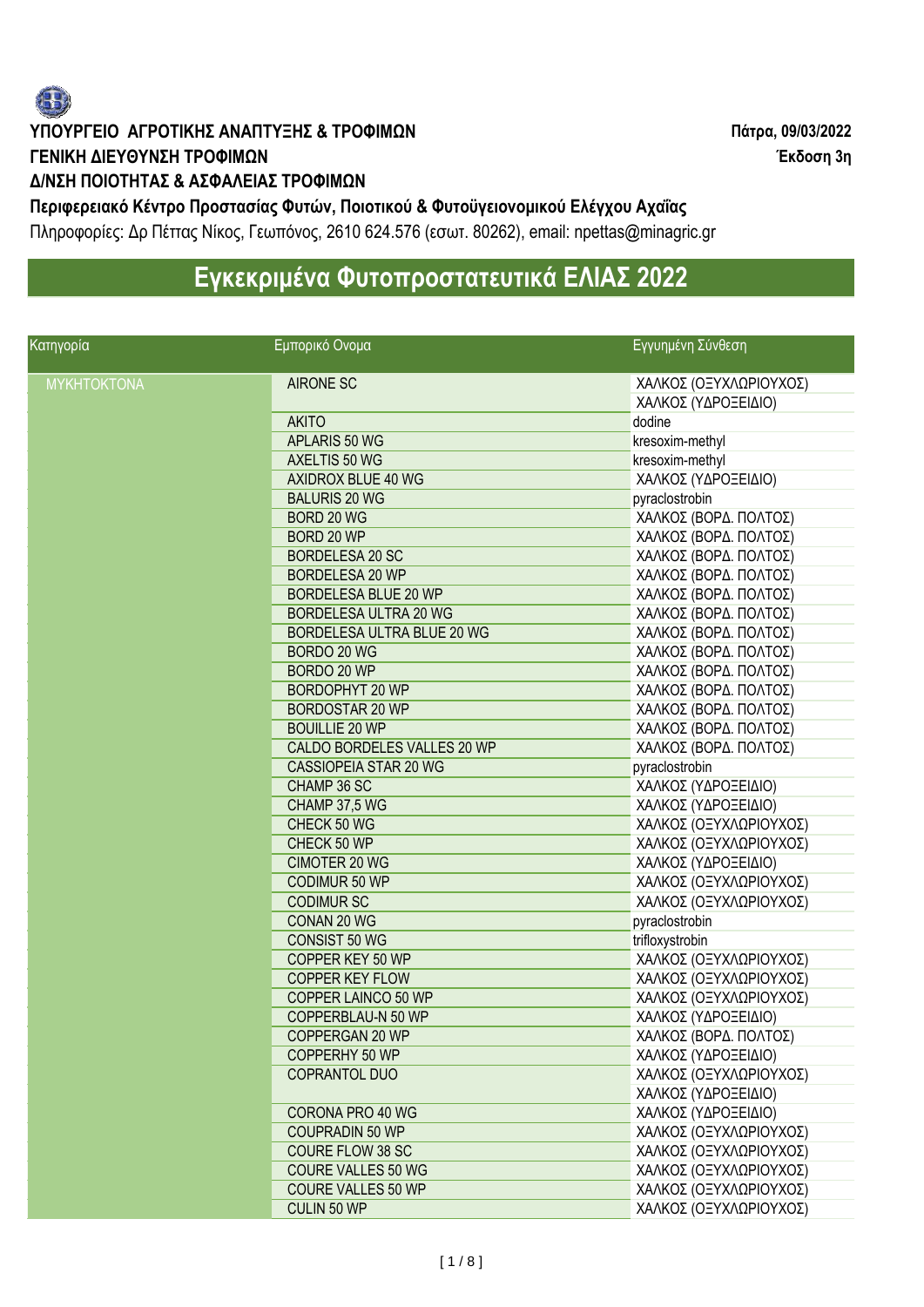| Κατηγορία | Εμπορικό Ονομα                            | Εγγυημένη Σύνθεση            |
|-----------|-------------------------------------------|------------------------------|
|           | CUPERVAL 50 WP                            | ΧΑΛΚΟΣ (ΟΞΥΧΛΩΡΙΟΥΧΟΣ)       |
|           | <b>CUPRA</b>                              | ΧΑΛΚΟΣ (ΟΞΥΧΛΩΡΙΟΥΧΟΣ)       |
|           | <b>CUPRABLAU Z 35 WG</b>                  | ΧΑΛΚΟΣ (ΟΞΥΧΛΩΡΙΟΥΧΟΣ)       |
|           | <b>CUPRAFOR 50 WP</b>                     | ΧΑΛΚΟΣ (ΟΞΥΧΛΩΡΙΟΥΧΟΣ)       |
|           | <b>CUPRAVIT OB 50 WP</b>                  | ΧΑΛΚΟΣ (ΟΞΥΧΛΩΡΙΟΥΧΟΣ)       |
|           | CUPRICO 50 WP                             | ΧΑΛΚΟΣ (ΥΔΡΟΞΕΙΔΙΟ)          |
|           | <b>CUPROFIX DISPERSS 20 WG</b>            | ΧΑΛΚΟΣ (ΒΟΡΔ. ΠΟΛΤΟΣ)        |
|           | <b>CUPROFIX ULTRA 40 WG</b>               | ΧΑΛΚΟΣ (ΤΡΙΒΑΣΙΚΟΣ ΘΕΪΚΟΣ)   |
|           | CUPROS 50 WP                              | ΧΑΛΚΟΣ (ΥΔΡΟΞΕΙΔΙΟ)          |
|           | <b>CUPROSSINA 50 WP</b>                   | ΧΑΛΚΟΣ (ΟΞΥΧΛΩΡΙΟΥΧΟΣ)       |
|           | <b>CUPROSTAR 50 WP</b>                    | ΧΑΛΚΟΣ (ΟΞΥΧΛΩΡΙΟΥΧΟΣ)       |
|           | <b>CUPROXAT 19 SC</b>                     | ΧΑΛΚΟΣ (ΤΡΙΒΑΣΙΚΟΣ ΘΕΪΚΟΣ)   |
|           | <b>CUPROZIN 35 WP</b>                     | ΧΑΛΚΟΣ (ΟΞΥΧΛΩΡΙΟΥΧΟΣ)       |
|           | <b>CURACOP XT 25 WG</b>                   | ΧΑΛΚΟΣ (ΥΔΡΟΞΕΙΔΙΟ)          |
|           | <b>CURENOX 50 WG</b>                      | ΧΑΛΚΟΣ (ΟΞΥΧΛΩΡΙΟΥΧΟΣ)       |
|           | DEMEO ACTIVE 20 WG                        | pyraclostrobin               |
|           | ECORAM 20 WP                              | ΧΑΛΚΟΣ (ΒΟΡΔ. ΠΟΛΤΟΣ)        |
|           | FANCY 50 WP                               | ΧΑΛΚΟΣ (ΥΔΡΟΞΕΙΔΙΟ)          |
|           | FAVIA STAR 20 WG                          | pyraclostrobin               |
|           | FAXON NEW 40 WG                           | ΧΑΛΚΟΣ (ΥΔΡΟΞΕΙΔΙΟ)          |
|           | Fenbuconazole DOW 2,5 EW*                 | fenbuconazole                |
|           | FERANTO 50 WG                             | kresoxim-methyl              |
|           | FLINT 50 WG                               | trifloxystrobin              |
|           | FLINT MAX 75 WG                           | tebuconazole                 |
|           |                                           |                              |
|           |                                           | trifloxystrobin              |
|           | FULCOPP 50 WP                             | ΧΑΛΚΟΣ (ΥΔΡΟΞΕΙΔΙΟ)          |
|           | FUNGURAN-OH 30 SC                         | ΧΑΛΚΟΣ (ΥΔΡΟΞΕΙΔΙΟ)          |
|           | FUNGURAN-OH 50 WP                         | ΧΑΛΚΟΣ (ΥΔΡΟΞΕΙΔΙΟ)          |
|           | <b>HELIOCUIVRE 40 SC</b>                  | ΧΑΛΚΟΣ (ΥΔΡΟΞΕΙΔΙΟ)          |
|           | <b>HIDROSTAR 40 WG</b>                    | ΧΑΛΚΟΣ (ΥΔΡΟΞΕΙΔΙΟ)          |
|           | HIDROVAL 40 WG                            | ΧΑΛΚΟΣ (ΥΔΡΟΞΕΙΔΙΟ)          |
|           | <b>HYDRO BLUE 20 WG</b>                   | ΧΑΛΚΟΣ (ΥΔΡΟΞΕΙΔΙΟ)          |
|           | <b>HYDROMICRON 50 WP</b>                  | ΧΑΛΚΟΣ (ΥΔΡΟΞΕΙΔΙΟ)          |
|           | <b>HYDROPLUS NEW 40 WG</b>                | ΧΑΛΚΟΣ (ΥΔΡΟΞΕΙΔΙΟ)          |
|           | <b>INDAR 5 EW</b>                         | fenbuconazole                |
|           | <b>INSIGNIA 20 WG</b>                     | pyraclostrobin               |
|           | JADE 40 WG                                | ΧΑΛΚΟΣ (ΥΔΡΟΞΕΙΔΙΟ)          |
|           | KARAMAT 2,5 EW                            | fenbuconazole                |
|           | <b>KOCIDE 2000 35 WG</b>                  | ΧΑΛΚΟΣ (ΥΔΡΟΞΕΙΔΙΟ)          |
|           | KOCIDE OPTI 30 WG                         | ΧΑΛΚΟΣ (ΥΔΡΟΞΕΙΔΙΟ)          |
|           | <b>KSAR MAX</b>                           | difenoconazole               |
|           |                                           | kresoxim-methyl              |
|           | MACC Super 36 SC                          | ΧΑΛΚΟΣ (ΥΔΡΟΞΕΙΔΙΟ)          |
|           | MANIFLOW 12,4 SC                          | ΧΑΛΚΟΣ (ΒΟΡΔ. ΠΟΛΤΟΣ)        |
|           | MAVITA 250 EC                             | difenoconazole               |
|           | <b>MEVALONE</b>                           | ΑΙΘΕΡΙΑ ΕΛΑΙΑ (Γερανιόλη κά) |
|           | <b>MIKONOS EVO</b>                        | ΦΩΣΦΟΝΙΚΑ ΑΛΑΤΑ ΚΑΛΙΟΥ       |
|           | MIKONOS EVO 510 SL για ερασιτεχνική χρήση | ΦΩΣΦΟΝΙΚΑ ΑΛΑΤΑ ΚΑΛΙΟΥ       |
|           | NEORAM 37,5 WG                            | ΧΑΛΚΟΣ (ΟΞΥΧΛΩΡΙΟΥΧΟΣ)       |
|           | NORDOX 75 WG                              | ΧΑΛΚΟΣ (ΥΠΟΞΕΙΔΙΟ)           |
|           | ODIN 25 EW                                | tebuconazole                 |
|           | ORTIVA TOP 20/12,5 SC                     | azoxystrobin                 |
|           |                                           | difenoconazole               |
|           | Pallitop 20 WG                            | pyraclostrobin               |
|           | PASTA CAFFARO 38,25 SC                    | ΧΑΛΚΟΣ (ΟΞΥΧΛΩΡΙΟΥΧΟΣ)       |
|           | POLTIGLIA CAFFARO 20 WG                   | ΧΑΛΚΟΣ (ΒΟΡΔ. ΠΟΛΤΟΣ)        |
|           | POLTIGLIA CAFFARO 20 WP                   | ΧΑΛΚΟΣ (ΒΟΡΔ. ΠΟΛΤΟΣ)        |
|           |                                           |                              |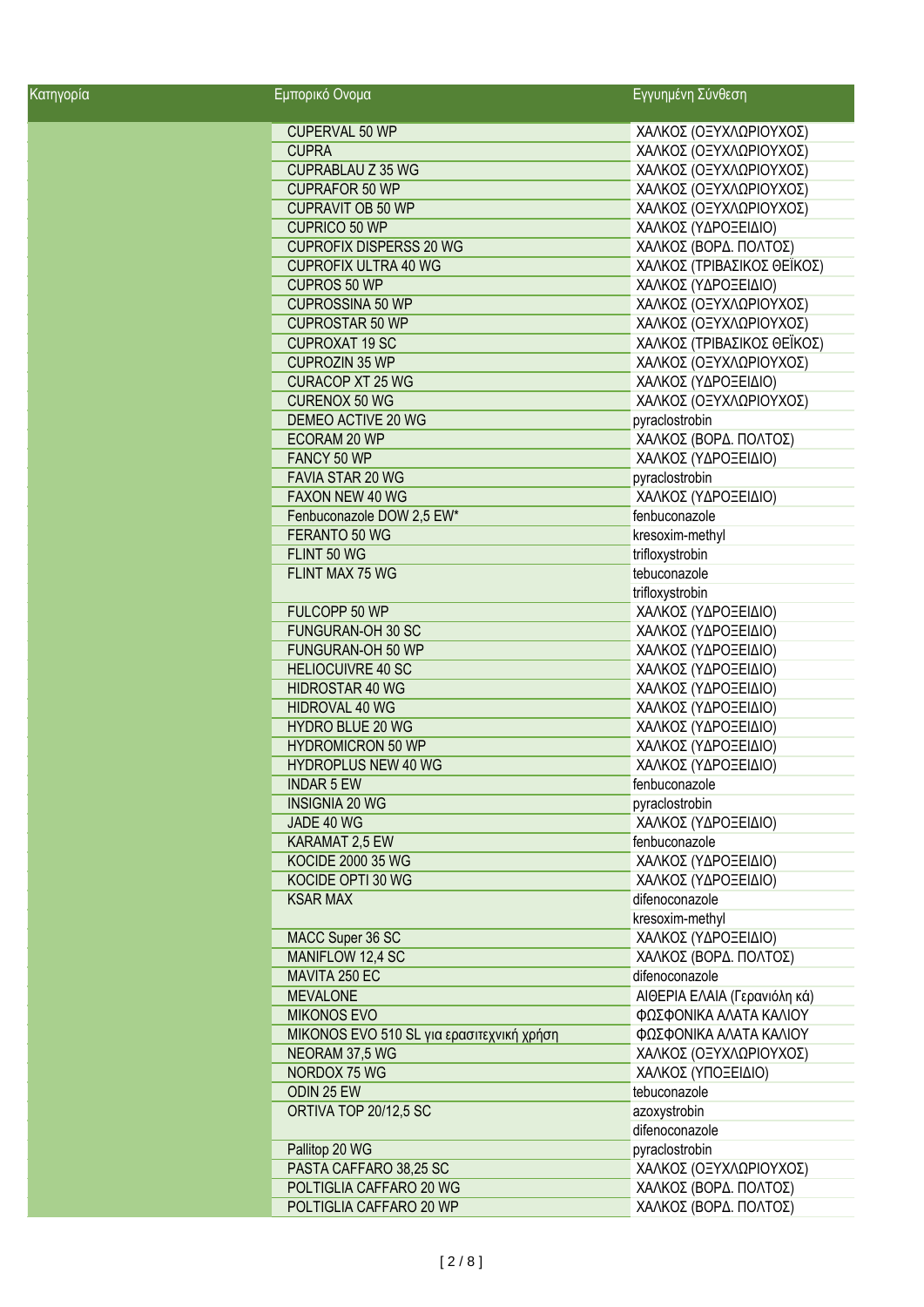| Κατηγορία          | Εμπορικό Ονομα                        | Εγγυημένη Σύνθεση                     |
|--------------------|---------------------------------------|---------------------------------------|
|                    | PRIORI TOP                            | azoxystrobin                          |
|                    |                                       | difenoconazole                        |
|                    | QUIMERA 50 WG                         | kresoxim-methyl                       |
|                    | RAMSIDE 50 WP                         | ΧΑΛΚΟΣ (ΟΞΥΧΛΩΡΙΟΥΧΟΣ)                |
|                    | <b>REMEDIER</b>                       | Trichoderma asperellum                |
|                    |                                       | Trichoderma gamsii                    |
|                    | SCORE 25 EC                           | difenoconazole                        |
|                    | SEGEZAN 20 WP                         | ΧΑΛΚΟΣ (ΒΟΡΔ. ΠΟΛΤΟΣ)                 |
|                    | <b>SERENADE ASO</b>                   | Bacillus amyloliquefaciens            |
|                    | STABA 5 EW                            | fenbuconazole                         |
|                    | STROBY 50 WG                          | kresoxim-methyl                       |
|                    | <b>SUGOBY</b>                         | kresoxim-methyl                       |
|                    | SYLLIT 544 SC                         | dodine                                |
|                    | <b>SYLLIT OLEO</b>                    | dodine                                |
|                    | TEBUENO 20 EW                         | tebuconazole                          |
|                    | <b>TEBU-MAX</b>                       | tebuconazole                          |
|                    | <b>TRIMASTER 19 SC</b>                | ΧΑΛΚΟΣ (ΤΡΙΒΑΣΙΚΟΣ ΘΕΪΚΟΣ)            |
|                    | TWIST 50 WG                           | trifloxystrobin                       |
|                    | <b>VINTEC®</b>                        | Trichoderma atroviride                |
|                    | VITRA 40 WG                           | ΧΑΛΚΟΣ (ΥΔΡΟΞΕΙΔΙΟ)                   |
|                    | VITROXIDE 50 WP                       | ΧΑΛΚΟΣ (ΥΔΡΟΞΕΙΔΙΟ)                   |
|                    | XIDROCOPP 40 WG                       | ΧΑΛΚΟΣ (ΥΔΡΟΞΕΙΔΙΟ)                   |
|                    | XYDROCOURE 40 WG                      | ΧΑΛΚΟΣ (ΥΔΡΟΞΕΙΔΙΟ)                   |
|                    | XYDROCOURE 50 WP                      | ΧΑΛΚΟΣ (ΥΔΡΟΞΕΙΔΙΟ)                   |
|                    | ΒΟΡΔΙΓΑΛΕΙΟΣ ΠΟΛΤΟΣ AQQUOS 20 WP      | ΧΑΛΚΟΣ (ΒΟΡΔ. ΠΟΛΤΟΣ)                 |
|                    | ΒΟΡΔΙΓΑΛΕΙΟΣ ΠΟΛΤΟΣ ΙQV 20 WP         | ΧΑΛΚΟΣ (ΒΟΡΔ. ΠΟΛΤΟΣ)                 |
|                    | ΒΟΡΔΙΓΑΛΕΙΟΣ ΠΟΛΤΟΣ UPL 20 WP         | ΧΑΛΚΟΣ (ΒΟΡΔ. ΠΟΛΤΟΣ)                 |
|                    | ΒΟΡΔΙΓΑΛΕΙΟΣ ΠΟΛΤΟΣ ΒΙΟΡΥΛ 20 WP      | ΧΑΛΚΟΣ (ΒΟΡΔ. ΠΟΛΤΟΣ)                 |
|                    | ΓΕΩΧΑΛΚΟΣ 50 WP                       | ΧΑΛΚΟΣ (ΟΞΥΧΛΩΡΙΟΥΧΟΣ)                |
|                    | KONEPIA 50 WG                         | ΧΑΛΚΟΣ (ΟΞΥΧΛΩΡΙΟΥΧΟΣ)                |
|                    | KONEPIA 50 WP                         | ΧΑΛΚΟΣ (ΟΞΥΧΛΩΡΙΟΥΧΟΣ)                |
|                    | ΚΟΥΠΡΑΧΛΩΡ 50 WP                      | ΧΑΛΚΟΣ (ΟΞΥΧΛΩΡΙΟΥΧΟΣ)                |
|                    | KOYΠPOA 50 WP                         | ΧΑΛΚΟΣ (ΟΞΥΧΛΩΡΙΟΥΧΟΣ)                |
|                    | ΟΞΥΚΛΩΡ 50 WP                         | ΧΑΛΚΟΣ (ΟΞΥΧΛΩΡΙΟΥΧΟΣ)                |
|                    | ΟΞΥΧΛΩΡΙΟΥΧΟΣ ΧΑΛΚΟΣ AQQUOS 50 WP     | ΧΑΛΚΟΣ (ΟΞΥΧΛΩΡΙΟΥΧΟΣ)                |
|                    | ΟΞΥΧΛΩΡΙΟΥΧΟΣ ΧΑΛΚΟΣ ΙQV ITALIA 50 WP | ΧΑΛΚΟΣ (ΟΞΥΧΛΩΡΙΟΥΧΟΣ)                |
|                    | ΥΔΡΟΞΕΙΔΙΟ ΧΑΛΚΟΥ ΒΙΟΡΥΛ 50 WP        | ΧΑΛΚΟΣ (ΥΔΡΟΞΕΙΔΙΟ)                   |
|                    | XEAAABOP 20 WG                        | ΧΑΛΚΟΣ (ΒΟΡΔ. ΠΟΛΤΟΣ)                 |
|                    | XEAAABOP 20 WP                        | ΧΑΛΚΟΣ (ΒΟΡΔ. ΠΟΛΤΟΣ)                 |
| ΕΝΤΟΜΟΕΛΚΥΣΤΙΚΕΣ   | DACUS BAIT 100                        | ΥΔΡΟΛΥΜΕΝΕΣ ΠΡΩΤΕΙΝΕΣ                 |
|                    | <b>ENTOMELA 50 SL</b>                 | <b>OYPIA</b>                          |
|                    |                                       | ΥΔΡΟΛΥΜΕΝΕΣ ΠΡΩΤΕΙΝΕΣ                 |
|                    | <b>ENTOMELA 75 SL</b>                 | <b>OYPIA</b>                          |
|                    |                                       | ΥΔΡΟΛΥΜΕΝΕΣ ΠΡΩΤΕΙΝΕΣ                 |
| <b>ENTOMOKTONA</b> | ABILO 10 SC*                          | alpha-cypermethrin                    |
|                    | <b>ACARIDOIL 13 SL</b>                | ΑΛΑΤΑ ΚΑΛΙΟΥ ΛΙΠΑΡΩΝ ΟΞΕΩΝ            |
|                    | ADMIRAL 10 EC                         | pyriproxyfen                          |
|                    | <b>AFETHRIN</b>                       | deltamethrin                          |
|                    | <b>AGREE WP</b>                       | Bacillus thuringiensis subsp. aizawai |
|                    | <b>AMCOBAC</b>                        | Bacillus thuringiensis subsp. aizawai |
|                    | AMCODEL 2,5 EC                        | deltamethrin                          |
|                    | <b>ANTAL</b>                          | deltamethrin                          |
|                    | <b>ATLAS</b>                          | ΠΑΡΑΦΙΝΙΚΑ ΛΑΔΙΑ                      |
|                    | ATOMINAL 10 EC                        | pyriproxyfen                          |
|                    | <b>AUDACE</b>                         | deltamethrin                          |
|                    | <b>AXITHREN 2,5 EC</b>                | deltamethrin                          |
|                    | <b>BACILLUS CHEMIA</b>                | Bacillus thuringiensis subsp. aizawai |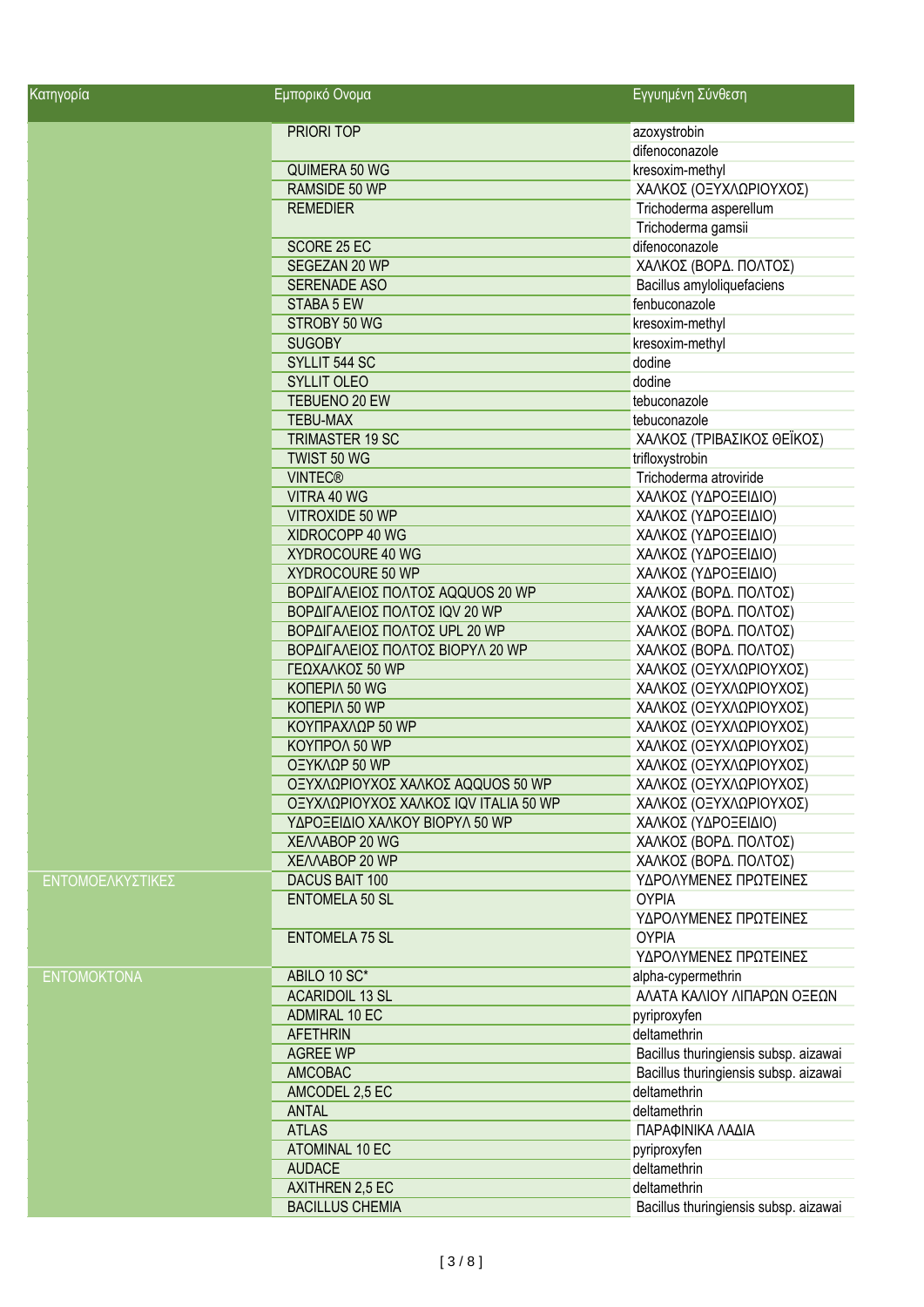| <u>Κατηγορία</u> | Εμπορικό Ονομα                   | Εγγυημένη Σύνθεση                     |
|------------------|----------------------------------|---------------------------------------|
|                  | <b>BACTOIL SC</b>                | Bacillus thuringiensis subsp. aizawai |
|                  | <b>BACTOSPEINE WG</b>            | Bacillus thuringiensis subsp. aizawai |
|                  | BELTHIRUL 32000 WP               | Bacillus thuringiensis subsp. aizawai |
|                  | <b>BioMagnet ORO</b>             | deltamethrin                          |
|                  | <b>BOTANIGARD 10,7 SC</b>        | Beauveria bassiana                    |
|                  | BRAI 10 EC                       | pyriproxyfen                          |
|                  | <b>BRONTES 2,5 EC</b>            | deltamethrin                          |
|                  | <b>CAMCIS 50 WP</b>              | phosmet                               |
|                  | <b>CARNADINE</b>                 | acetamiprid                           |
|                  | <b>CITROLE</b>                   | ΠΑΡΑΦΙΝΙΚΑ ΛΑΔΙΑ                      |
|                  | <b>CLAVITUS 13 SL</b>            | ΑΛΑΤΑ ΚΑΛΙΟΥ ΛΙΠΑΡΩΝ ΟΞΕΩΝ            |
|                  | COLOSSOS 2,5 EC                  | deltamethrin                          |
|                  | CONETRAP BACTROCERA              | lambda-cyhalothrin                    |
|                  | <b>CORDALENE</b>                 | Bacillus thuringiensis subsp. aizawai |
|                  | DECIS 2,5 EC                     | deltamethrin                          |
|                  | <b>DECIS EVO</b>                 | deltamethrin                          |
|                  | DECIS EXPERT 100 EC              | deltamethrin                          |
|                  | <b>DECIS PROFI 25 WG</b>         | deltamethrin                          |
|                  | <b>DECIS PROTECH 15 EW</b>       | deltamethrin                          |
|                  | DELEGATE 250 WG                  | spinetoram                            |
|                  | <b>DELFIN WG</b>                 | Bacillus thuringiensis subsp. aizawai |
|                  | DELINT 2.5 EC                    | deltamethrin                          |
|                  | <b>DELIR</b>                     | deltamethrin                          |
|                  | <b>DELMUR GREEN</b>              | deltamethrin                          |
|                  |                                  | deltamethrin                          |
|                  | <b>DELMUS</b>                    |                                       |
|                  | <b>DELPHINUS</b>                 | deltamethrin                          |
|                  | <b>DELTAGRI</b>                  | deltamethrin                          |
|                  | DELTASAP 2,5 EC                  | deltamethrin                          |
|                  | <b>DELTATHRIN</b>                | deltamethrin                          |
|                  | DEMET 25 EC                      | deltamethrin                          |
|                  | <b>DEMETRINA</b>                 | deltamethrin                          |
|                  | DIPEL 2X                         | Bacillus thuringiensis subsp. aizawai |
|                  | <b>DIVEPRON 25 WG</b>            | fenoxycarb                            |
|                  | <b>DRONSAR</b>                   | deltamethrin                          |
|                  | ECO-TRAP                         | deltamethrin                          |
|                  | <b>EPOS-CI</b>                   | deltamethrin                          |
|                  | ERGON-NI                         | ΠΑΡΑΦΙΝΙΚΑ ΛΑΔΙΑ                      |
|                  | <b>ESTIUOIL</b>                  | ΠΑΡΑΦΙΝΙΚΑ ΛΑΔΙΑ                      |
|                  | FASTAC 10 SC*                    | alpha-cypermethrin                    |
|                  | FESTOR 10 SC*                    | alpha-cypermethrin                    |
|                  | <b>FLiPPER</b>                   | ΑΛΑΤΑ ΚΑΛΙΟΥ ΛΙΠΑΡΩΝ ΟΞΕΩΝ            |
|                  | <b>FLYPACK® DACUS</b>            | deltamethrin                          |
|                  | FORZA 10 CS with Zeon technology | lambda-cyhalothrin                    |
|                  | FOSMEDAN 50 WP                   | phosmet                               |
|                  | FURY 10 EW                       | zeta-cypermethrin                     |
|                  | GRAFITI 2,5 EC                   | deltamethrin                          |
|                  | GRIAL 2,5 EC                     | deltamethrin                          |
|                  | <b>HARPUN</b>                    | pyriproxyfen                          |
|                  | <b>HEXAGON 50 WP</b>             | phosmet                               |
|                  | <b>IKARUS 2,5 EC</b>             | deltamethrin                          |
|                  | <b>IKARUS II</b>                 | deltamethrin                          |
|                  | <b>IMIDAN 200 EC</b>             | phosmet                               |
|                  | <b>IMIDAN 50 WG</b>              | phosmet                               |
|                  | <b>IMIDAN 50 WP</b>              | phosmet                               |
|                  | <b>INFISS 2,5 EC</b>             | deltamethrin                          |
|                  | <b>INOVITAN 50 WP</b>            |                                       |
|                  |                                  | phosmet                               |
|                  | <b>INSECTOIL KEY</b>             | ΠΑΡΑΦΙΝΙΚΑ ΛΑΔΙΑ                      |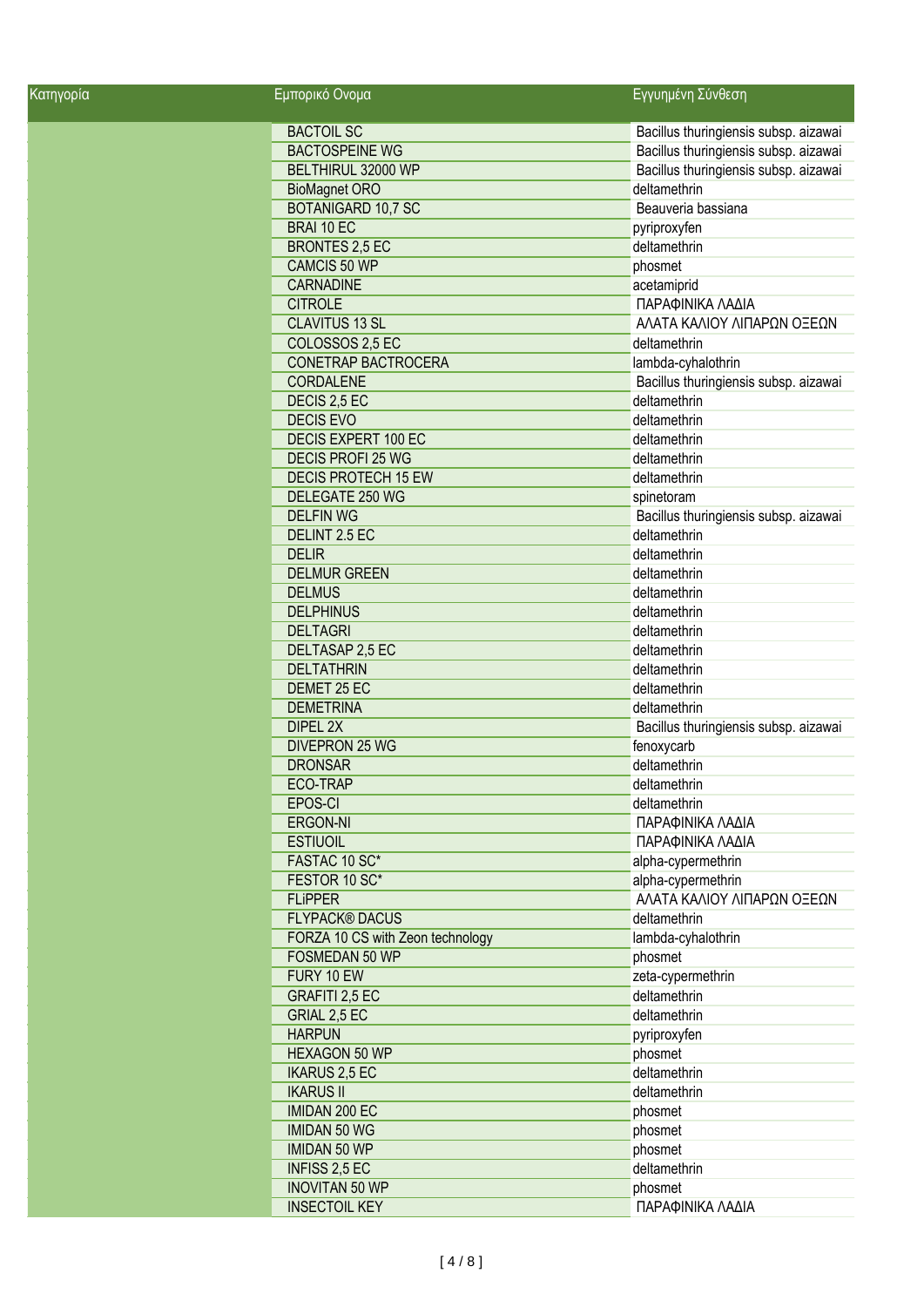| <u>Κα</u> τηγορία | Εμπορικό Ονομα                            | Εγγυημένη Σύνθεση                     |
|-------------------|-------------------------------------------|---------------------------------------|
|                   | <b>INSEGAR 25 WG</b>                      | fenoxycarb                            |
|                   | JACKPOT 2,5 EC                            | deltamethrin                          |
|                   | KAISO SORBIE 5 EG                         | lambda-cyhalothrin                    |
|                   | <b>KARAKAS 10 CS</b>                      | lambda-cyhalothrin                    |
|                   | KARATE 1,5 CS with zeon technology        | lambda-cyhalothrin                    |
|                   | KARATE with Zeon technology 10 CS         | lambda-cyhalothrin                    |
|                   | <b>KARATETRAP B</b>                       | lambda-cyhalothrin                    |
|                   | <b>KEYNOIL</b>                            | ΠΑΡΑΦΙΝΙΚΑ ΛΑΔΙΑ                      |
|                   | <b>KITROFIN</b>                           | pyriproxyfen                          |
|                   | <b>LAINCOIL</b>                           | ΠΑΡΑΦΙΝΙΚΑ ΛΑΔΙΑ                      |
|                   | LAMBADA 10 CS with Zeon technology        | lambda-cyhalothrin                    |
|                   | LAMBADA 2,5 WG                            | lambda-cyhalothrin                    |
|                   | LAMDEX 2.5 WG                             | lambda-cyhalothrin                    |
|                   | <b>LAMETRIN</b>                           | deltamethrin                          |
|                   |                                           |                                       |
|                   | LASCAR 10 EC                              | pyriproxyfen                          |
|                   | <b>LEPIBACK</b>                           | Bacillus thuringiensis subsp. aizawai |
|                   | <b>LEPINOX PLUS</b>                       | Bacillus thuringiensis subsp. aizawai |
|                   | Lionoil Key                               | ΠΑΡΑΦΙΝΙΚΑ ΛΑΔΙΑ                      |
|                   | <b>MARACANA</b>                           | pyriproxyfen                          |
|                   | MATEUS 10 CS with Zeon technology         | lambda-cyhalothrin                    |
|                   | MOJANTE 96,8 EC                           | ΠΑΡΑΦΙΝΙΚΑ ΛΑΔΙΑ                      |
|                   | MOVENTO 150 OD                            | spirotetramat                         |
|                   | <b>NATURALIS</b>                          | Beauveria bassiana                    |
|                   | <b>NATURALIS SC</b>                       | Beauveria bassiana                    |
|                   | NITROPOL 97,6 EC                          | ΠΑΡΑΦΙΝΙΚΑ ΛΑΔΙΑ                      |
|                   | NITROPOL-O                                | ΠΑΡΑΦΙΝΙΚΑ ΛΑΔΙΑ                      |
|                   | OLEO MAX 96.9 EC                          | ΠΑΡΑΦΙΝΙΚΑ ΛΑΔΙΑ                      |
|                   | <b>OVIPRON TOP EC</b>                     | ΠΑΡΑΦΙΝΙΚΑ ΛΑΔΙΑ                      |
|                   | <b>OVITEX</b>                             | ΠΑΡΑΦΙΝΙΚΑ ΛΑΔΙΑ                      |
|                   | PARAFFINIC MINERAL OIL-AGROTECHNICA 95 EC | ΠΑΡΑΦΙΝΙΚΑ ΛΑΔΙΑ                      |
|                   | PARAFFINIC OIL BIOPYA                     | ΠΑΡΑΦΙΝΙΚΑ ΛΑΔΙΑ                      |
|                   | PARAFFINIC OIL-BIOPYA 80% EC              | ΠΑΡΑΦΙΝΙΚΑ ΛΑΔΙΑ                      |
|                   | PARAFFINIC OIL-BIOPYA 98,5 EC             | ΠΑΡΑΦΙΝΙΚΑ ΛΑΔΙΑ                      |
|                   | PATRIOT 100 EC                            | deltamethrin                          |
|                   | PEARL 100 EC                              | deltamethrin                          |
|                   | PHANTOM 2,5 EC                            | deltamethrin                          |
|                   |                                           |                                       |
|                   | PHOSMET EAANKO 50 WP                      | phosmet                               |
|                   | PHOSMETAR 50 WP                           | phosmet                               |
|                   | <b>PITCH</b>                              | pyriproxyfen                          |
|                   | PLANT OLEO                                | ΠΑΡΑΦΙΝΙΚΑ ΛΑΔΙΑ                      |
|                   | <b>PLANTOIL</b>                           | ΠΑΡΑΦΙΝΙΚΑ ΛΑΔΙΑ                      |
|                   | POLECI 2,5 EC                             | deltamethrin                          |
|                   | <b>POLUX</b>                              | deltamethrin                          |
|                   | PREMIUS 10 CS with Zeon technology        | lambda-cyhalothrin                    |
|                   | PREMIUS 2,5 WG                            | lambda-cyhalothrin                    |
|                   | PROMANAL NEU                              | ΠΑΡΑΦΙΝΙΚΑ ΛΑΔΙΑ                      |
|                   | PROMEX EC                                 | pyriproxyfen                          |
|                   | <b>PULP</b>                               | ΠΑΡΑΦΙΝΙΚΑ ΛΑΔΙΑ                      |
|                   | RAFAGA 2,5 EC                             | deltamethrin                          |
|                   | <b>RAPAX AS</b>                           | Bacillus thuringiensis subsp. aizawai |
|                   | REVOLUX 250 WG                            | spinetoram                            |
|                   | RITMUS 2,5 EC                             | deltamethrin                          |
|                   | <b>RUBINOL 7E</b>                         | ΠΑΡΑΦΙΝΙΚΑ ΛΑΔΙΑ                      |
|                   | SARATAN 2,5 WG                            | lambda-cyhalothrin                    |
|                   | <b>SAROIL</b>                             | ΠΑΡΑΦΙΝΙΚΑ ΛΑΔΙΑ                      |
|                   | <b>SCATTO</b>                             | deltamethrin                          |
|                   | <b>SCORPION EC</b>                        | ΠΑΡΑΦΙΝΙΚΑ ΛΑΔΙΑ                      |
|                   |                                           |                                       |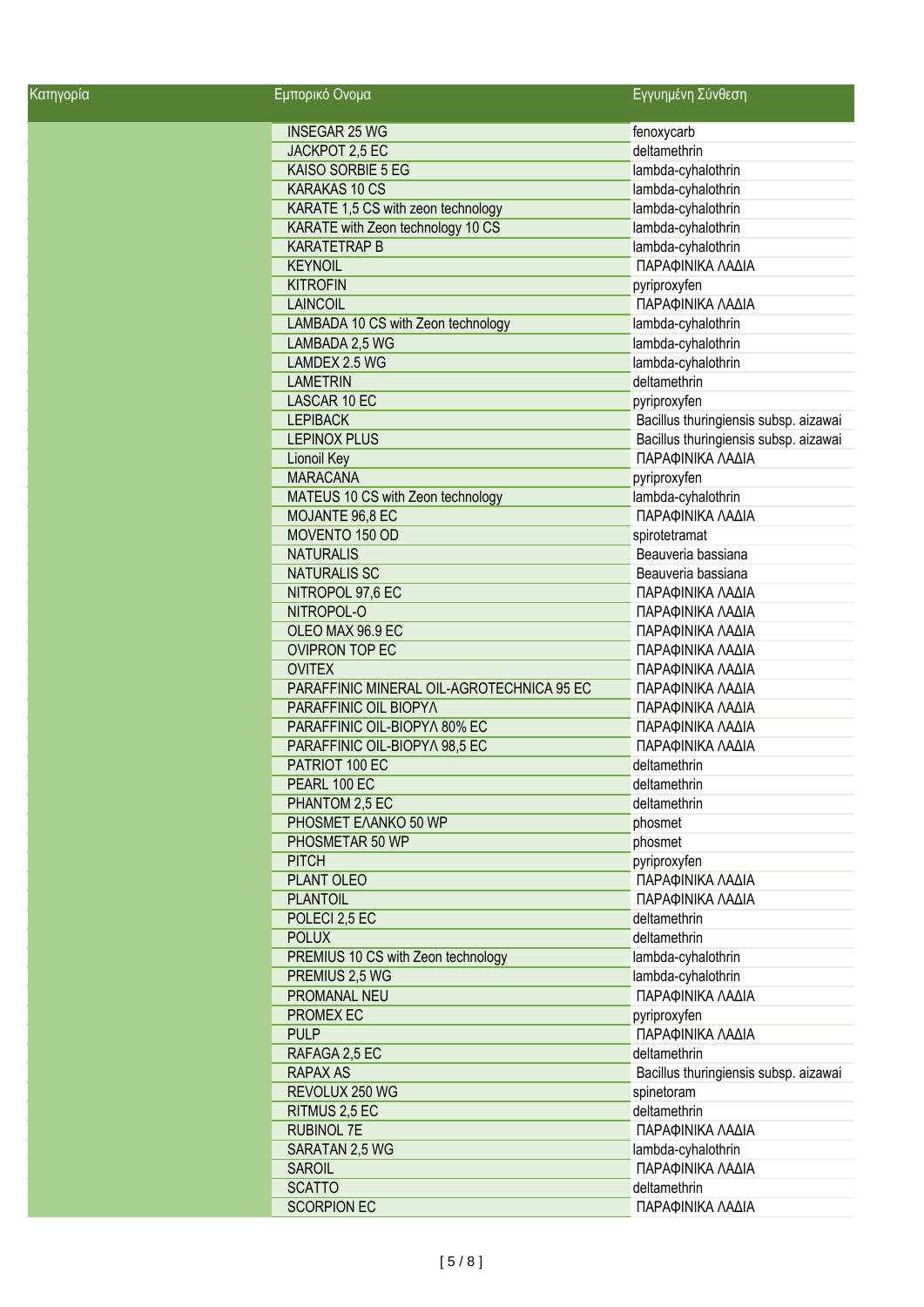| Κατηγορία    | Εμπορικό Ονομα                     | Εγγυημένη Σύνθεση                     |
|--------------|------------------------------------|---------------------------------------|
|              | SEGURO 2.5 EC                      | deltamethrin                          |
|              | SELANOX 10 CS with zeon technology | lambda-cyhalothrin                    |
|              | SELANOX 2,5 WG                     | lambda-cyhalothrin                    |
|              | <b>SIMIN</b>                       | deltamethrin                          |
|              | <b>SIVANTO PRIME</b>               | flupyradifurone                       |
|              | SPADA 50 WP                        | phosmet                               |
|              | SUCCESS 0,24 CB                    | spinosad                              |
|              | SUN OIL 7E                         | ΠΑΡΑΦΙΝΙΚΑ ΛΑΔΙΑ                      |
|              | SUPPORT 97,6 EC                    | ΠΑΡΑΦΙΝΙΚΑ ΛΑΔΙΑ                      |
|              | SURROUND WP CROP PROTECTANT        | aluminium silicate (kaolin)           |
|              | <b>TAMMY GREEN</b>                 | deltamethrin                          |
|              | <b>TONUS</b>                       | pyriproxyfen                          |
|              | TOUR 2,5 EC                        | deltamethrin                          |
|              | <b>TREENOL EC</b>                  | ΠΑΡΑΦΙΝΙΚΑ ΛΑΔΙΑ                      |
|              | <b>TRIONA EC</b>                   | ΠΑΡΑΦΙΝΙΚΑ ΛΑΔΙΑ                      |
|              | <b>TRIONA NEW EW</b>               | ΠΑΡΑΦΙΝΙΚΑ ΛΑΔΙΑ                      |
|              | <b>TURIBEL</b>                     | Bacillus thuringiensis subsp. aizawai |
|              | VERTIMEC PRO 1,8 SC (ENITP)        | abamectin                             |
|              | VERTONA 10 SC*                     | alpha-cypermethrin                    |
|              | VIVIO 50 WP                        | phosmet                               |
|              | VOLUR 10 CS with Zeon technology   | lambda-cyhalothrin                    |
|              | VOLUR 2,5 WG                       | lambda-cyhalothrin                    |
|              | <b>XENTARI WG</b>                  | Bacillus thuringiensis subsp. aizawai |
|              | <b>ZULU</b>                        | pyriproxyfen                          |
|              | ΔΑΚΟΦΑΚΑ                           | ΥΔΡΟΛΥΜΕΝΕΣ ΠΡΩΤΕΙΝΕΣ                 |
|              |                                    | deltamethrin                          |
|              | <b>XEAFKAP 25 WG</b>               |                                       |
| ZIZANIOKTONA |                                    | fenoxycarb                            |
|              | Amega™ 360 SL                      | glyphosate                            |
|              | ASTEROID BIO 36 SL                 | glyphosate                            |
|              | <b>BELOUKHA</b>                    | pelargonic acid                       |
|              | <b>BRUSH 36 SL</b>                 | glyphosate                            |
|              | <b>BUGGY BIO</b>                   | glyphosate                            |
|              | <b>CARIMBO</b>                     | glyphosate                            |
|              |                                    | <b>MCPA</b>                           |
|              | CARTA 24 EC                        | oxyfluorfen                           |
|              | <b>CLEANUP 36 SL</b>               | glyphosate                            |
|              | <b>CLINIC</b>                      | glyphosate                            |
|              | CLINIC 540 SL                      | glyphosate                            |
|              | <b>COCTEL GOLD</b>                 | glyphosate                            |
|              |                                    | <b>MCPA</b>                           |
|              | <b>COCTEL SL</b>                   | glyphosate                            |
|              |                                    | <b>MCPA</b>                           |
|              | <b>CREDIT</b>                      | glyphosate                            |
|              | Credit Xtreme 540 SL               | glyphosate                            |
|              | DELOR 36 SL                        | glyphosate                            |
|              | DOMINATOR MEGA 480 SL              | glyphosate                            |
|              | <b>ENVISION 36 SL</b>              | glyphosate                            |
|              | FENFEN 24 EC                       | oxyfluorfen                           |
|              | <b>FENHEX</b>                      | oxyfluorfen                           |
|              | <b>FENPRO</b>                      | oxyfluorfen                           |
|              | <b>FREQUENT</b>                    | fluazifop-p-butyl                     |
|              | FUEGO 36 SL                        | glyphosate                            |
|              | <b>FUSILADE MAX</b>                | fluazifop-p-butyl                     |
|              | <b>GALAXIA MAX</b>                 | glyphosate                            |
|              |                                    | <b>MCPA</b>                           |
|              | <b>GALAXIA SL</b>                  | glyphosate                            |
|              |                                    | <b>MCPA</b>                           |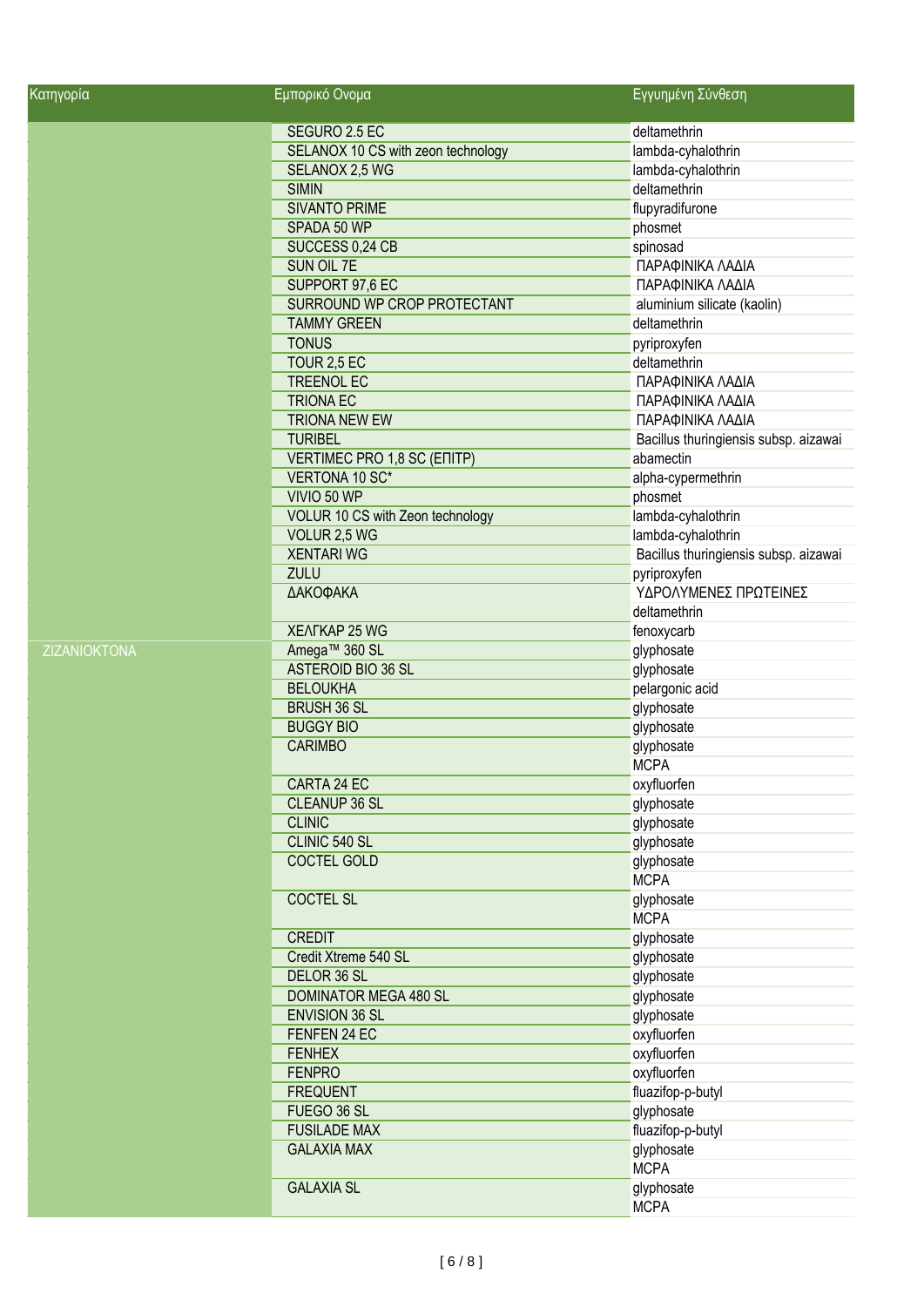| <u>Κα</u> τηγορία | Εμπορικό Ονομα              | Εγγυημένη Σύνθεση          |
|-------------------|-----------------------------|----------------------------|
|                   | <b>GALLUP SUPER 360</b>     | glyphosate                 |
|                   | <b>GESTA</b>                | glyphosate                 |
|                   |                             | <b>MCPA</b>                |
|                   | <b>GLIALKA TF</b>           | glyphosate                 |
|                   | <b>GLISOMPA PLUS</b>        | glyphosate                 |
|                   |                             | <b>MCPA</b>                |
|                   | <b>GLISOMPA SL</b>          | glyphosate                 |
|                   |                             | <b>MCPA</b>                |
|                   | GLYGOLD 36 SL               | glyphosate                 |
|                   | GLYPH UP neo                | glyphosate                 |
|                   | GLYPHOSATE ΓΕΩΠΟΝΙΚΗ 36 SL  | glyphosate                 |
|                   | <b>GRANSTAR 50 SG</b>       | Tribenuron-methyl          |
|                   | <b>HELOSATE PLUS 450 SL</b> | glyphosate                 |
|                   | <b>HEPTAL</b>               | fluroxypyr- meptyl         |
|                   | HERBANIL CLEAN 360          | glyphosate                 |
|                   | <b>HERBOLEX 36 SL</b>       | glyphosate                 |
|                   | HUDSON 200 EC               | fluroxypyr- meptyl         |
|                   | HURLER 200                  | fluroxypyr- meptyl         |
|                   | <b>IFESTOS TF 36 SL</b>     | glyphosate                 |
|                   | <b>IPIGLYCE NEW 36 SL</b>   | glyphosate                 |
|                   | K-15 PLUS 36 SL             | glyphosate                 |
|                   | <b>KALINA</b>               | pelargonic acid            |
|                   | KARDA 36 SL                 | glyphosate                 |
|                   | <b>KATAMISA</b>             | pelargonic acid            |
|                   | <b>KATANA</b>               | flazasulfuron              |
|                   | <b>KEYFORTIN GREEN</b>      | glyphosate                 |
|                   | <b>KEYNERON GREEN</b>       | glyphosate                 |
|                   | <b>KEYNYL</b>               | fluroxypyr                 |
|                   | <b>KEYSTAR GREEN</b>        | glyphosate                 |
|                   | <b>KYLEO</b>                | 2,4-D, σε οξύ              |
|                   |                             | glyphosate                 |
|                   | <b>LATEK TF</b>             | glyphosate                 |
|                   | <b>LENNS</b>                | diflufenican               |
|                   |                             | glyphosate                 |
|                   | LEONE BIO 36 SL             | glyphosate                 |
|                   | <b>LIMCPA FORTE</b>         | <b>MCPA</b>                |
|                   | <b>LIVAS TA-FREE</b>        | glyphosate                 |
|                   | LIZAR 50 SG                 | Tribenuron-methyl          |
|                   | LYPHASE 36 SL               | glyphosate                 |
|                   | MAESTRE 36 SL               | glyphosate                 |
|                   | <b>MEDORAN 36 SL</b>        | glyphosate                 |
|                   | <b>MESCAL</b>               | glyphosate                 |
|                   |                             | <b>MCPA</b>                |
|                   | <b>METEOR TF</b>            | glyphosate                 |
|                   | <b>MINSK</b>                | flazasulfuron              |
|                   | <b>MUSKETEER</b>            | diflufenican               |
|                   |                             | iodosulfuron-methyl-sodium |
|                   |                             | mefenpyr-diethyl           |
|                   | <b>NITIDE</b>               | fluroxypyr                 |
|                   | <b>ORBIT</b>                | diflufenican               |
|                   |                             | metribuzin                 |
|                   | <b>PANDEUS</b>              | glyphosate                 |
|                   | PANTOX SUPER 360            | glyphosate                 |
|                   | PLEDGE 50 WP                | flumioxazine               |
|                   | REBOOT 36 SL                | glyphosate                 |
|                   | <b>RODEO PLUS</b>           | glyphosate                 |
|                   | <b>RODEO TF</b>             | glyphosate                 |